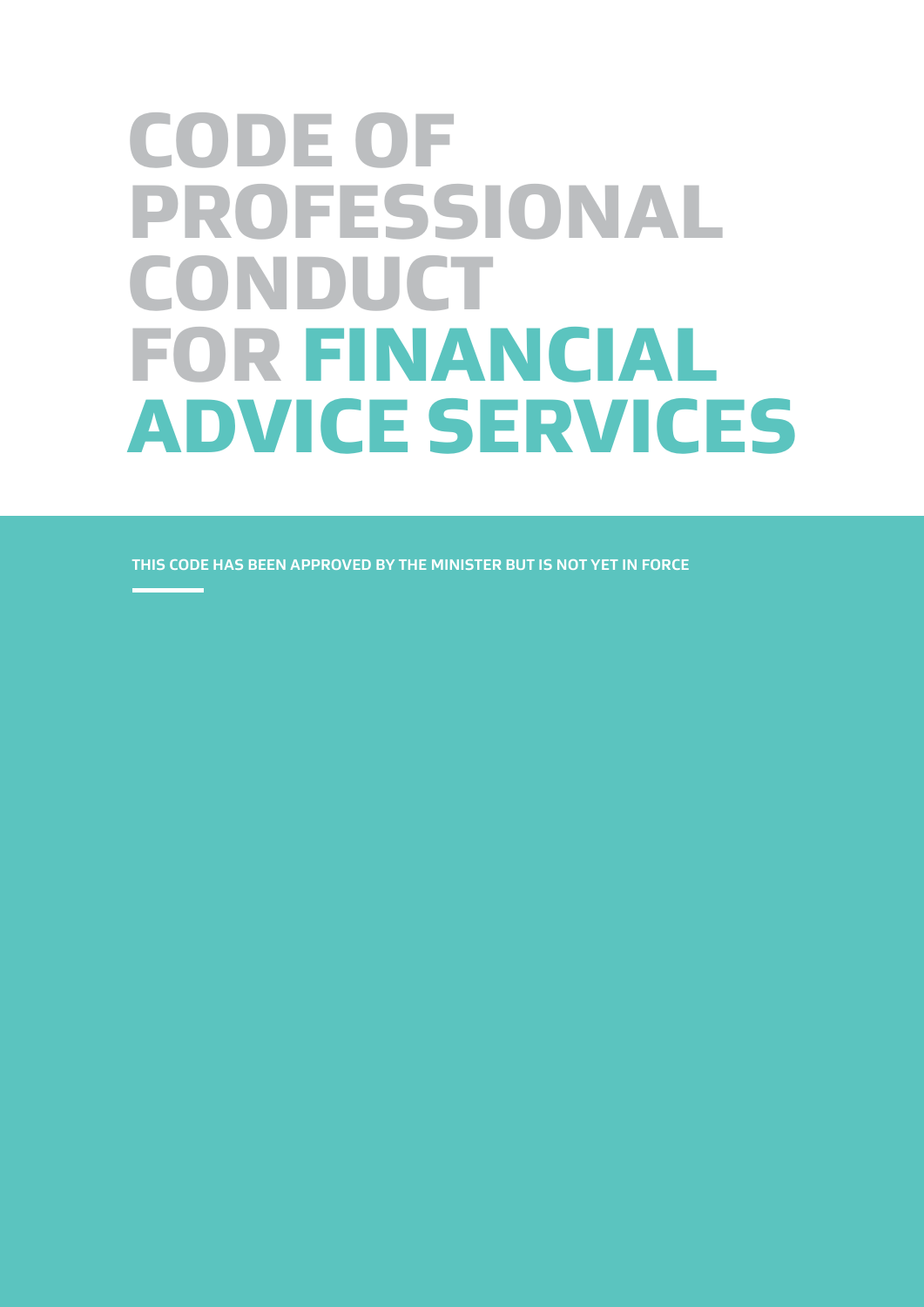#### **The Financial Advice Code**

This is the Code of Professional Conduct for Financial Advice Services prepared in accordance with Part 4 of Schedule 5 of the Financial Markets Conduct Act 2013 (the **FMC Act**).

The Code supports the purposes of the FMC Act including promoting the confident and informed participation of businesses, investors, and consumers in the financial markets, avoiding unnecessary compliance costs, and ensuring the availability and quality of financial advice.

The Code is part of a wider regulatory regime for financial advice. Subpart 5A of Part 6 of the FMC Act imposes statutory duties on persons who give regulated financial advice to retail clients. Those duties include:

- › to comply with the standards of ethical behaviour, conduct, and client care required by the Code
- › to meet the standards of competence, knowledge, and skill (including any continuing professional development requirements) provided in the Code for giving the advice.

In the Code, "client" means a retail client and "financial advice" means regulated financial advice given to a client.

The Code includes commentary to help persons who give financial advice to comply with the standards. The commentary does not limit the standards.

ISBN: 978-1-98-857062-4 **(online)**

#### **This Code is not yet in force**

This Code has been approved by the Minister but is not yet in force.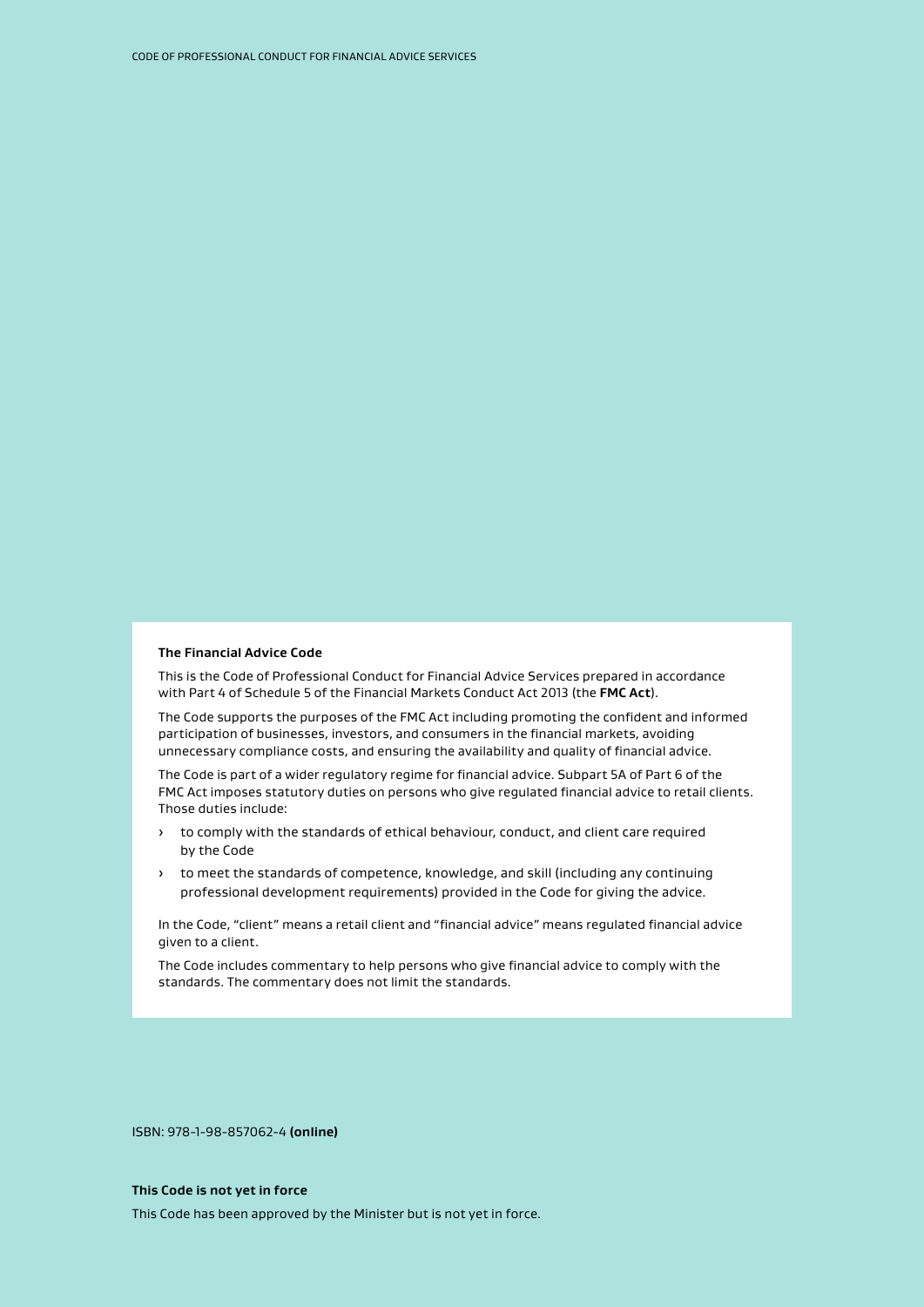# The Standards

# **PART 1: ETHICAL BEHAVIOUR, CONDUCT, AND CLIENT CARE**

- 1. Treat clients fairly
- 2. Act with integrity
- 3. Give financial advice that is suitable
- 4. Ensure that the client understands the financial advice
- 5. Protect client information

# **PART 2: COMPETENCE, KNOWLEDGE, AND SKILL**

- 6. Have general competence, knowledge, and skill
- 7. Have particular competence, knowledge, and skill for designing an investment plan
- 8. Have particular competence, knowledge, and skill for product advice
- 9. Keep competence, knowledge, and skill up-to-date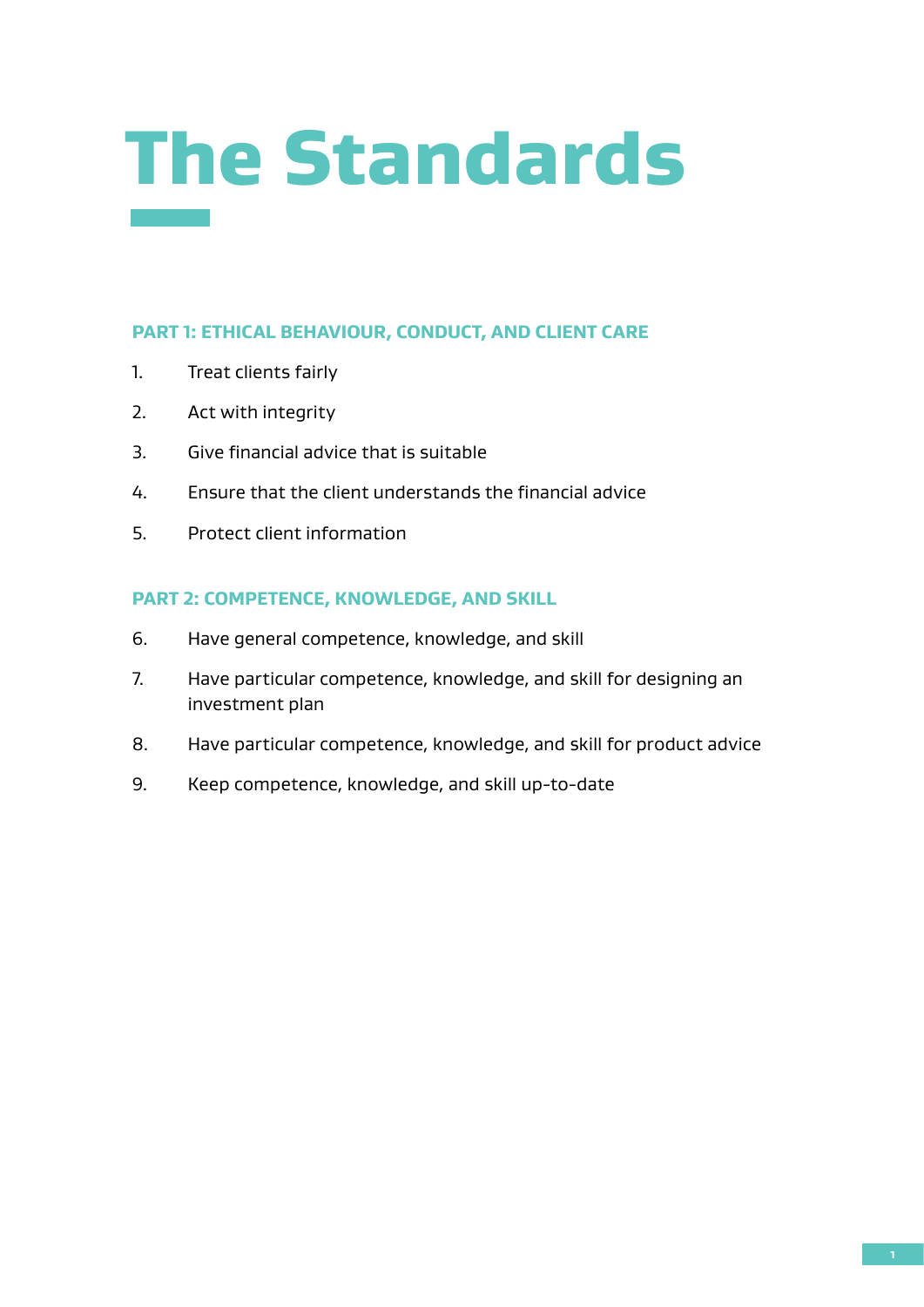# PART 1: ETHICAL BEHAVIOUR, CONDUCT, AND CLIENT CARE

# TREAT CLIENTS FAIRLY

A person who gives financial advice must always treat clients fairly.

#### **COMMENTARY**

What is fair depends on the particular circumstances, including the nature and scope of the financial advice. Treating clients fairly should include:

- › treating clients with respect
- › listening to clients, considering their views and responding to their concerns and preferences
- › communicating with clients in a timely, clear and effective manner
- › not taking advantage of clients' lack of financial knowledge or other vulnerabilities
- › not applying undue pressure on clients.

Treating clients fairly does not mean that clients are not responsible for their own decisions or that they are not exposed to risk.

# **STANDARD<sub>2</sub>** STANDARD 2

# ACT WITH INTEGRITY

A person who gives financial advice must always act with integrity.

## **E COMMENTARY**

The standard applies to giving financial advice and to the activities and business practices that surround and support the giving of financial advice. That includes how a person who gives financial advice:

- › describes themselves and their business
- › publishes and shares information with clients, prospective clients and the public
- › interacts with clients, prospective clients, colleagues, regulators, media and the public.

Acting with integrity includes:

- › avoiding or appropriately managing any conflict of interests
- not doing anything that would, or would be likely to, bring the financial advice industry into disrepute.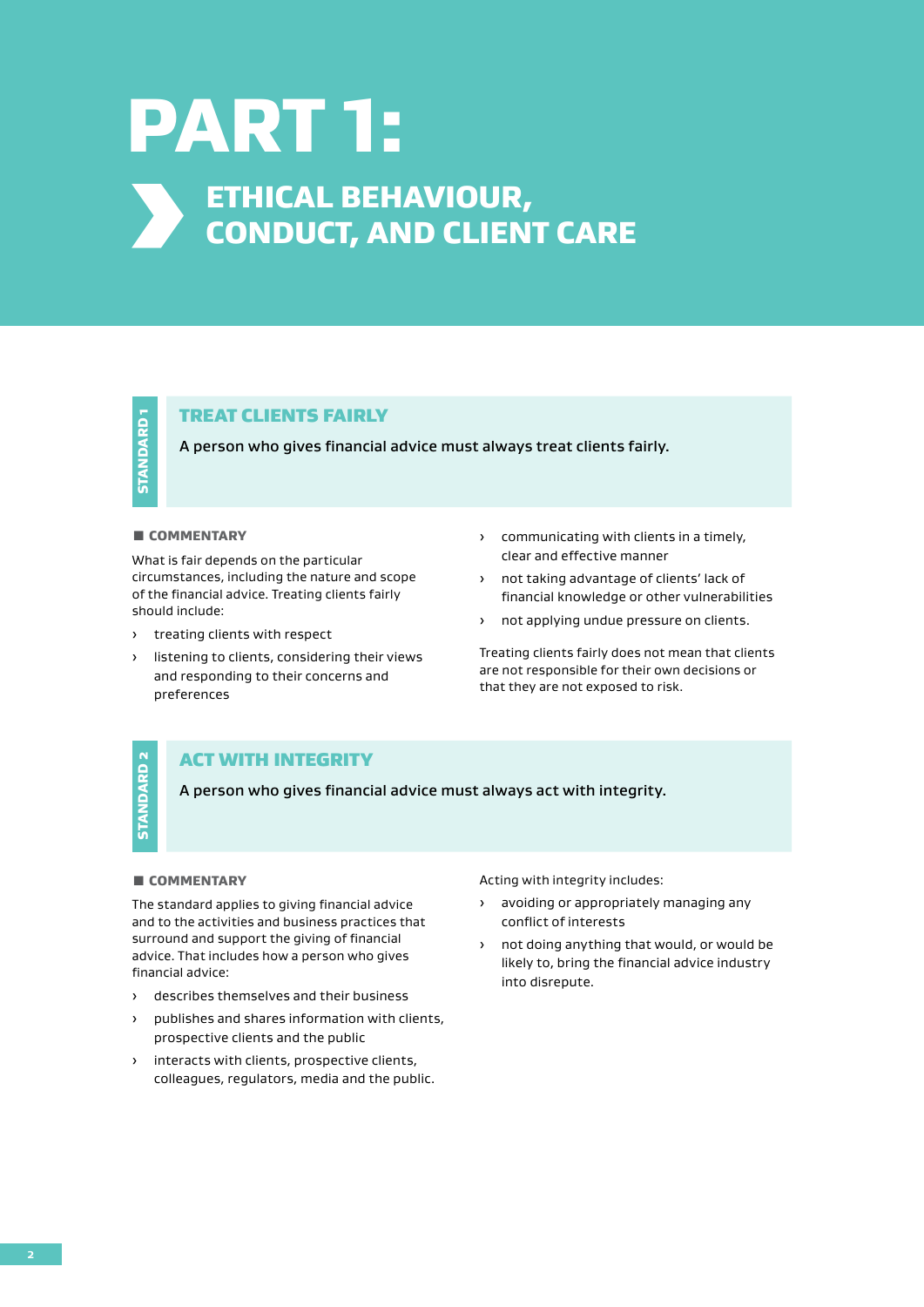**STANDARD3** STANDARD 3

# GIVE FINANCIAL ADVICE THAT IS SUITABLE

A person who gives financial advice must ensure that the financial advice is suitable for the client, having regard to the nature and scope of the financial advice.

### **COMMENTARY**

Ensuring that the financial advice is suitable for the client should include having reasonable grounds for the financial advice. Reasonable grounds for the financial advice means those grounds that a prudent person engaged in the occupation of giving financial advice would consider to be appropriate in the same circumstances, such as those in relation to:

- › any strategy supporting the financial advice
- › any assumptions underlying the financial advice
- any financial advice product covered by the financial advice
- › the client's circumstances that are relevant to the financial advice, such as their financial situation, needs, goals, and risk tolerance.

Depending on the nature and scope of the financial advice, a detailed analysis of the client's circumstances may be required or it may be reasonable to make assumptions about the client's circumstances based on particular characteristics of the client.

If the financial advice includes a comparison between two or more financial advice products, the financial advice should be based on an assessment of each product.

A person who gives financial advice may rely on another person's assessment of a financial advice product or strategy. The person giving the financial advice should be able to demonstrate that it is reasonable to rely on the other person's assessment.

STANDARD 4 **ANDARD** l.

# ENSURE THAT THE CLIENT UNDERSTANDS THE FINANCIAL ADVICE

A person who gives financial advice must take reasonable steps to ensure that the client understands the financial advice.

#### ƨ COMMENTARY

Section 431J of the FMC Act provides that a person must not give financial advice unless the person has taken reasonable steps to ensure that the client understands the nature and scope of the advice being given, including any limitations on the nature and scope of the advice.

This standard relates to the financial advice itself.

Understanding the financial advice includes the client having sufficient comprehension of the content, risks and consequences of the financial advice, and of the nature of any ongoing and other services related to the financial advice, to be able to make timely and informed decisions about the financial advice, such as:

- › whether the financial advice is based on valid assumptions about the client's circumstances
- › whether to follow the financial advice
- whether the fees and costs associated with following the financial advice, such as those of any financial advice product or platform, are acceptable
- whether and when to seek additional financial advice.

What amounts to reasonable steps by the person who gives the financial advice will depend on the circumstances, such as the nature and scope of the financial advice, and the skills, experience and vulnerabilities of the client.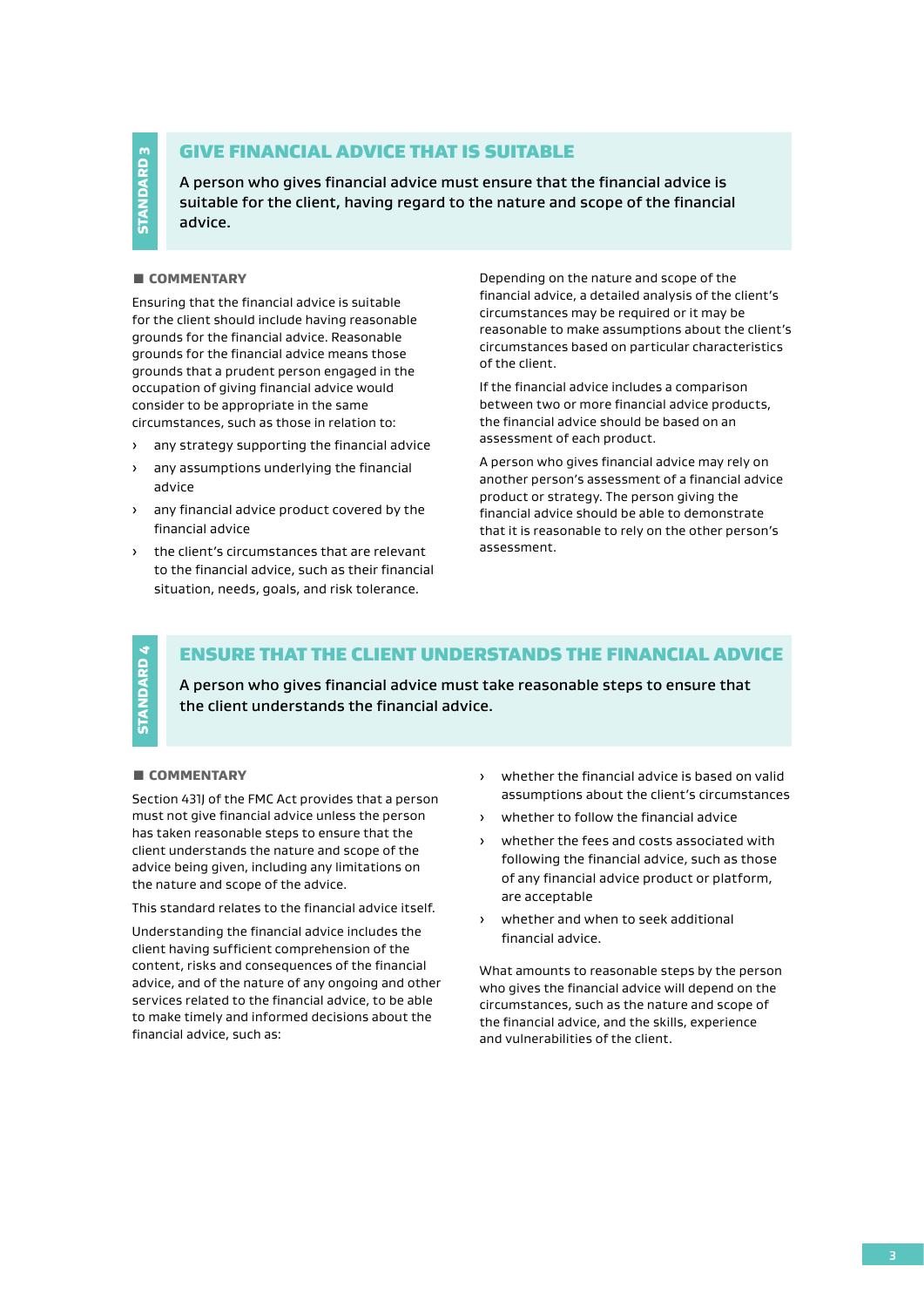# PROTECT CLIENT INFORMATION

A person who gives financial advice must take reasonable steps to protect client information against loss and unauthorised access, use, modification, or disclosure.

#### **E COMMENTARY**

STANDARD 5

**STANDARD 5** 

Client information includes all information about the client that is collected or held by a person who gives financial advice. That includes information in work papers and records, and the financial advice given to the client.

Client information about a client should only be used, retained or disclosed:

- › for the purpose of giving financial advice to the client
- › for another purpose that is directly related to giving the financial advice
- › if the use, retention or disclosure is required or permitted by law
- › for another purpose if the client has agreed.

Client information should be retained only for as long as it is required for one or more of those reasons. When it is no longer needed, the client information should be returned to the client or disposed of securely.

Physical and electronic security measures should be maintained so that only authorised personnel of the financial advice provider have access to client information.

Client information is broader than personal information under the Privacy Act. To the extent that it relates to personal information, however, the standard is intended to be applied consistently with obligations under the Privacy Act.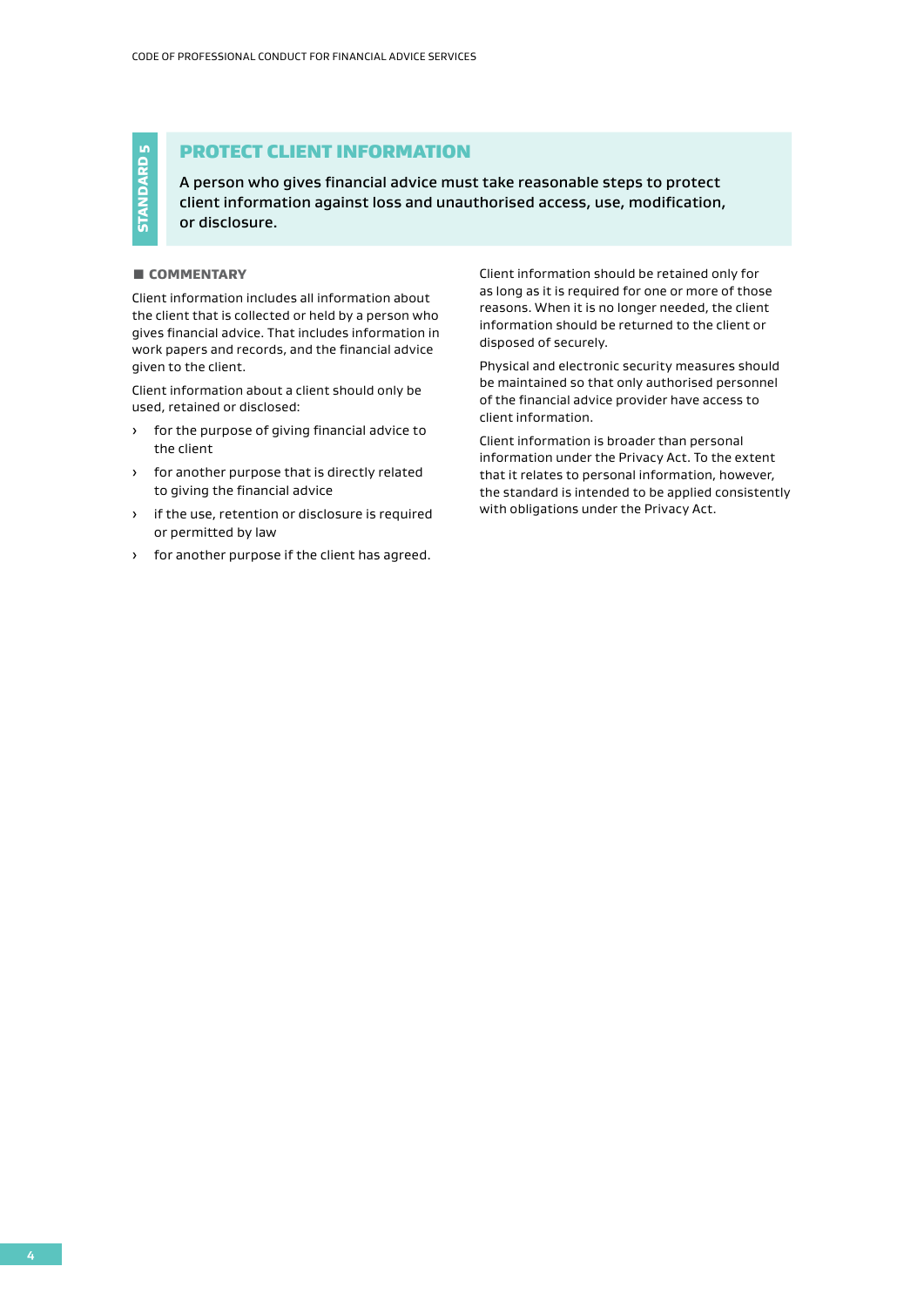# PART 2: **SOMPETENCE, KNOWLEDGE,** AND SKILL

# HAVE GENERAL COMPETENCE, KNOWLEDGE, AND SKILL

A person must not give financial advice unless the person meets the standard of general competence, knowledge, and skill.

The standard of general competence, knowledge, and skill is that the person has capabilities equivalent to the general qualification outcomes of the New Zealand Certificate in Financial Services (Level 5) version 2 approved by the New Zealand Qualifications Authority in January 2019 (NZQA reference 2315). The general qualification outcomes are qualification outcomes 1-4 of that certificate.

## **U WAYS OF DEMONSTRATING THE STANDARD**

A person may demonstrate their general competence, knowledge, and skill by any of the following ways:

- › hold version 1 or 2 of the New Zealand Certificate in Financial Services (Level 5)
- › hold the National Certificate in Financial Services (Financial Advice) (Level 5)
- › was an authorised financial adviser immediately before the commencement of the Code
- › give financial advice only through an individual who satisfies any of the ways stated above.

#### **E COMMENTARY**

A person may demonstrate competence, knowledge, and skill in a way that is different from those listed above, for example by reference to the financial advice provider's procedures, systems and expertise.

If a person seeks to demonstrate competence, knowledge, and skill by reference to an alternative qualification or experience, they should do so in an objective, measurable and independently verifiable manner.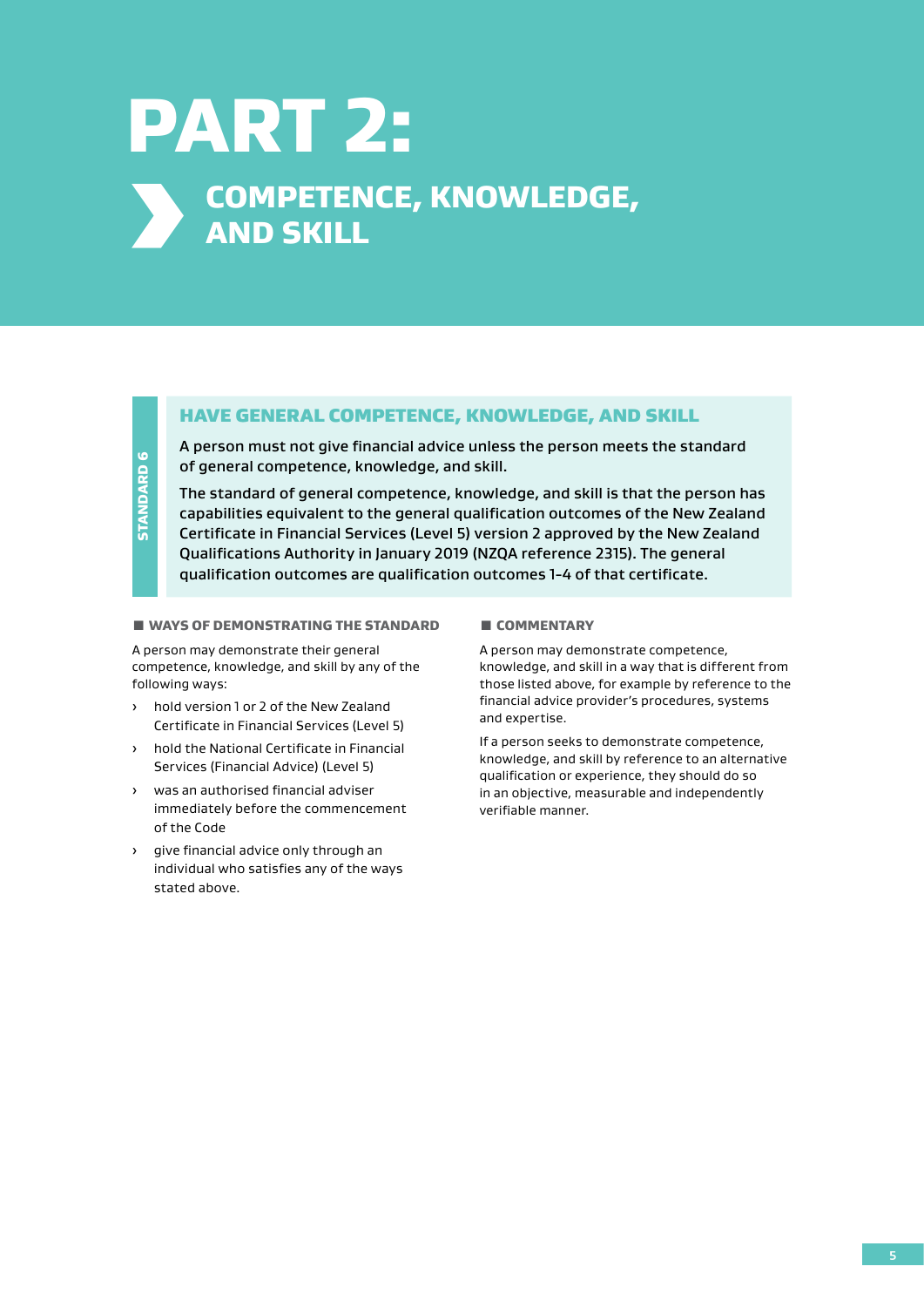# HAVE PARTICULAR COMPETENCE, KNOWLEDGE, AND SKILL FOR DESIGNING AN INVESTMENT PLAN

A person must not give financial advice that includes designing an investment plan unless the person meets the standard of particular competence, knowledge, and skill for designing an investment plan.

The standard of particular competence, knowledge, and skill for designing an investment plan is that the person has the capabilities equivalent to the qualification outcomes of the investment strand of the New Zealand Certificate in Financial Services (Level 5) version 2 approved by the New Zealand Qualifications Authority in January 2019 (NZQA reference 2315).

#### **U WAYS OF DEMONSTRATING THE STANDARD**

STANDARD 7

**STANDARD7** 

A person may demonstrate their particular competence, knowledge, and skill for designing an investment plan by any of the following ways:

- › has achieved the qualification outcomes of the investment strand of version 1 or 2 of the New Zealand Certificate in Financial Services (Level 5) or of the National Certificate in Financial Services (Financial Advice) (Level 5)
- › was an authorised financial adviser, permitted to provide investment planning services, immediately before the commencement of the Code
- › give financial advice only through an individual who satisfies either of the ways stated above.

#### ƨ COMMENTARY

This standard is an interim standard. The Code Committee intends to consult in the future on whether higher qualification outcomes should be the required standard of particular competence, knowledge, and skill for designing an investment plan.

The Standard 6 commentary also applies to this standard.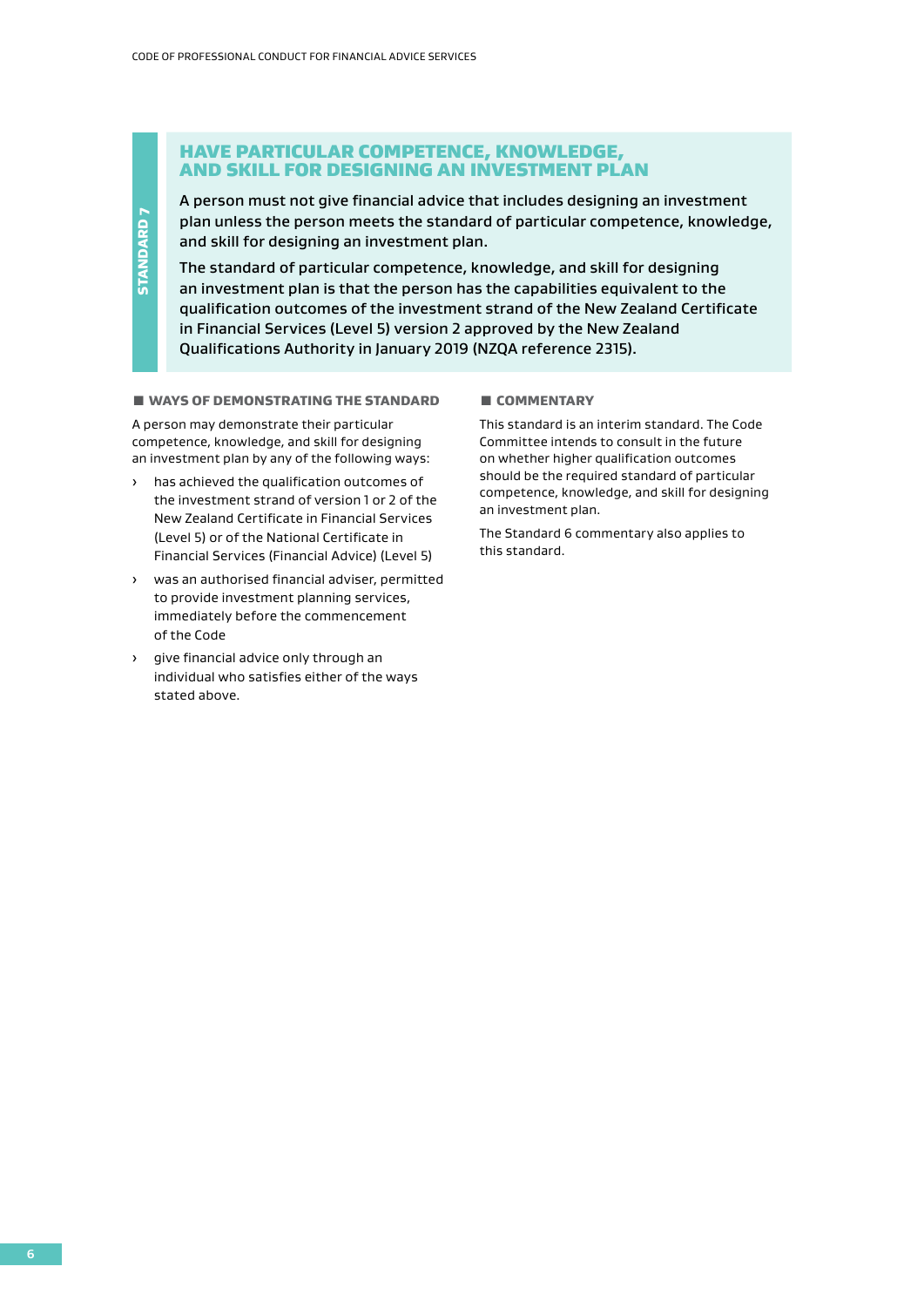# HAVE PARTICULAR COMPETENCE, KNOWLEDGE, AND SKILL FOR PRODUCT ADVICE

A person must not give financial advice that includes a recommendation or opinion about either:

- › acquiring or disposing of (or not acquiring or disposing of) a financial advice product
- › switching funds within a managed investment scheme

unless the person meets the standard of particular competence, knowledge, and skill for product advice.

The standard of particular competence, knowledge, and skill for product advice is that the person has the capabilities equivalent to the qualification outcomes of the relevant strand of the New Zealand Certificate in Financial Services (Level 5) version 2 approved by the New Zealand Qualifications Authority in January 2019 (NZQA reference 2315).

The relevant strand means the specialist strand of the certificate that is most relevant to the type of financial advice product to which the financial advice relates. If the financial advice relates to more than one type of financial advice product, the relevant strand means the strands that are most relevant to all those products.

### **UNAVS OF DEMONSTRATING THE STANDARD**

A person may demonstrate their particular competence, knowledge, and skill for product advice by any of the following ways:

- › has achieved the qualification outcomes of the relevant strand of version 1 or 2 of the New Zealand Certificate in Financial Services (Level 5) or of the National Certificate in Financial Services (Financial Advice) (Level 5)
- › was an authorised financial adviser, permitted to provide financial adviser services in relation to the financial advice product to which the financial advice relates, immediately before the commencement of the Code
- › give financial advice only through an individual who satisfies either of the ways stated above.

#### ƨ COMMENTARY

The Standard 6 commentary also applies to this standard.